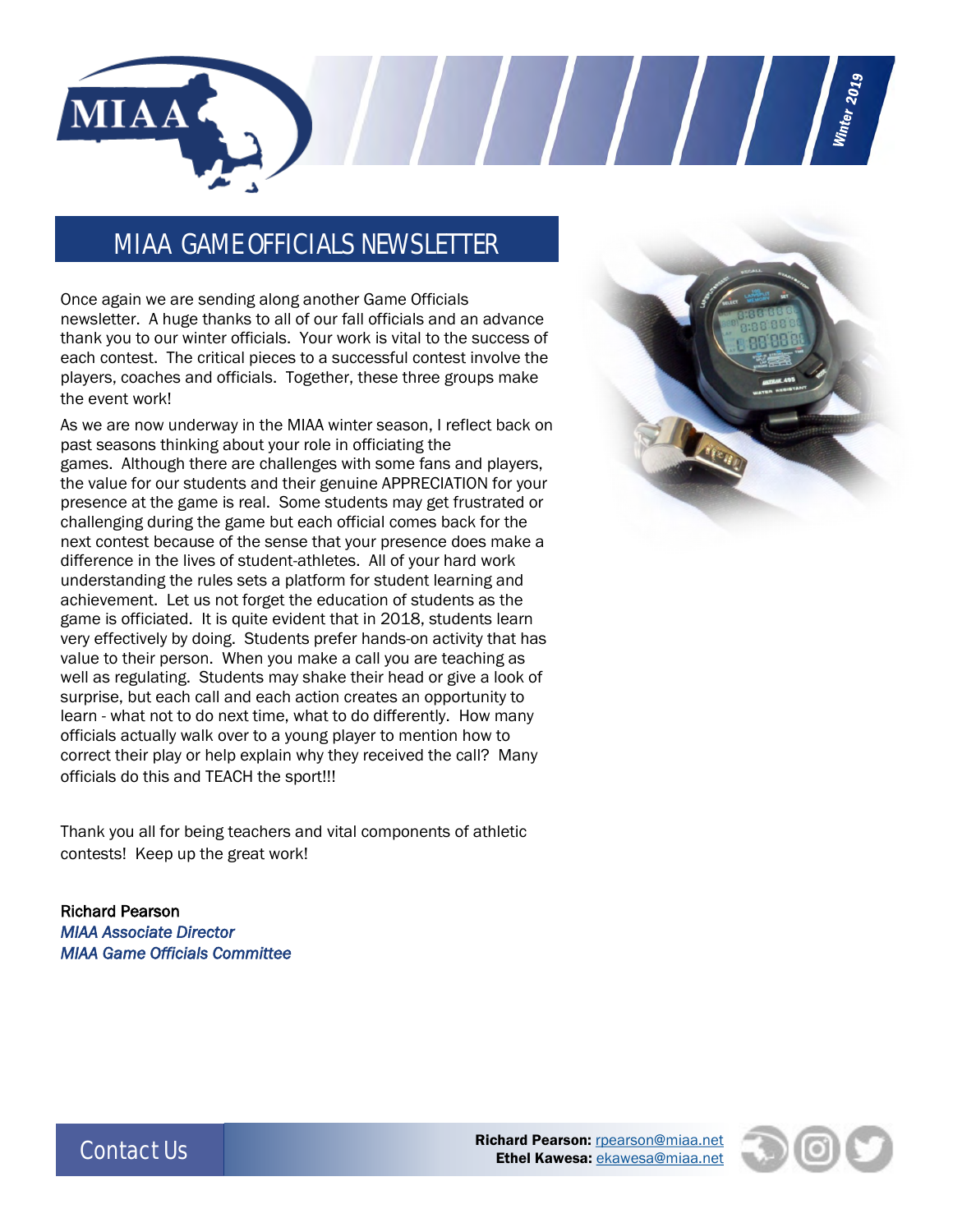# CONCUSSION INFORMATION/ AED'S IN SCHOOLS



Click [here to](http://www.miaa.net/contentm/easy_pages/view.php?sid=38&page_id=283) view AED's in **Click here to view AED's**  School Guidelines **in School Guidelin[e](http://www.miaa.net/contentm/easy_pages/view.php?sid=38&page_id=283)s**

# Automated External MIAA/NFHS Concussion Training

## 105 CMR: Department of Public Health – 201.007 (E) Training Program

*"Game officials shall complete one of the training programs approved by the Department as specified on the Department's website annually and shall provide independent verification of completion of the training program to schools or school districts upon request."*

The yearly certification requirement is only valid between July 1<sup>st</sup> and June 30th of a given academic year. In support of Department of Public Health (DPH) regulations cited above, and in the best interests of our student athletes, all MIAA Tournament Directors and Tournament Assignors will require successful completion of a DPH approved concussion training program as a condition for an official accepting an MIAA tournament assignment. Your acceptance of an MIAA Tournament contest assignment will be considered a implicit confirmation that you are a member in good standing with your local board, that you are enrolled with the MIAA, and that you have successfully completed a concussion training program as required by the DPH.

The National Federation of High Schools (NFHS) training module, "Concussions in Sports: What You Need to Know", is one of the MDPH approved training programs and may accessed using the link:

[Concussions in Sports: What You Need to Know](https://nfhslearn.com/courses/61151/concussion-in-sports) *(click link to access training course information)*

# **SPORTSMANSHIP**



## MIAA TEAM SPORTSMANSHIP AWARDS

The MIAA would like to encourage game officials to nominate a boys or girls varsity team for consideration by that MIAA Sport Committee for recognition at the MIAA State Championship contest. Nominated teams do not have to be tournament teams but should exemplify the tenets of good sportsmanship to the highest degree. The nomination form information can be found in each sport specific MIAA Tournament [Format.](http://www.miaa.net/contentm/easy_pages/view.php?page_id=22&sid=38&menu_id=207)



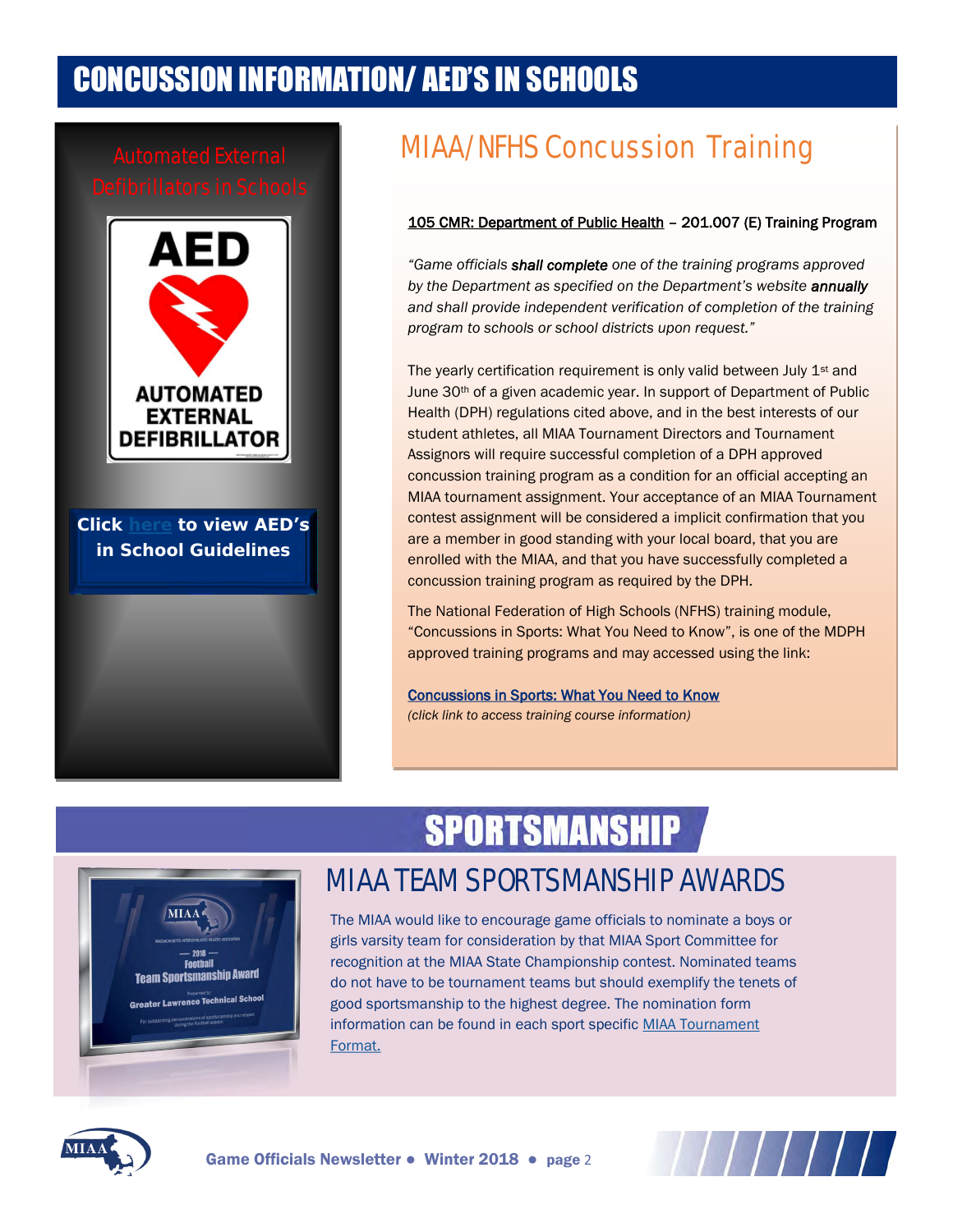# 2019 Winter Sport Rule Highlights

# Sports Specific Tournament Formats

### All game officials are required to be well versed on their sport

tournament format in order to be assigned to tournament events. A format is a detailed breakdown of how each sport tournament is conducted. It's important to remember that each sport has its own format, covering dates, rules, tournament ball agreements, overtime rules, and tie breakers, among other information. This information can be found on the **MIAA Tournament Formats** page of the MIAA website [\(miaa.net\)](http://www.miaa.net/miaa/home?sid=38).

## Wrestling - NCAA Rule changes

## 5-15-1, 5-15-2, 5-15-3

A wrestler is now inbounds if two supporting points of either wrestler are inside or on the boundary line. This could be two supporting points of one wrestler or one supporting point of each wrestler libero position and another position, prior to the first beckon for service.



For all NFHS Wrestling Rules Changes - 2018-19 please click [HERE](http://www.nfhs.org/sports-resource-content/wrestling-rules-changes-2018-19/)

## Basketball

**1**-12-1c: It shall have a deeplypebbled, granulated surface, with horizontally shaped panels bonded tightly to the rubber carcass.

Rationale: The additional words give manufacturers a better sense of what a deeply-pebbled cover should look like.

9-9-1: A player shall not be the first to touch the ball after it has been in team control in the frontcourt, if he/ she or a teammate last touched or was touched by the ball in the frontcourt before it went to the backcourt. EXCEPTION: Any player located in the backcourt may recover a ball deflected from the frontcourt by the defense.

**Rationale:** To ensure that a team is not unfairly disadvantaged on a deflected pass

# Swim & Dive

NFHS Rule 2.7.2C If one or more starting platforms are not securely attached to the deck or end wall, the following options may be used provided the water depth rule is not violated:

- 1) all swimmers shall start in the water;
- 2) All swimmers shall start on the deck;
- 3) Any affected lane(s) may be excluded with prior mutual consent.

# Track & Field/ Cross Country

## 2019 FNHS Rule Changes:

## 4-3-1, 4-3-1b, 4-3-1c:

Clarifies that for a track and field as well as cross country uniform to be considered legal, the singlet and bottom or one-piece uniform shall be school-issued or schoolapproved. This change for school approval addresses the need for athletes to purchase a part of their uniform, but such individual apparel shall be approved by the school coach to be certain it meets all rule requirements.

Rationale: Clarifies that the school may issue or approve an individually purchased item as part of the official school uniform.

## 6-7-2:

Corrects clerical error in maximum diameter for the boys indoor shot put.

## 6-7-2:

The maximum diameter for the boys indoors shot is 132.5 mm and for the girls indoor shot is 130 mm to account for synthetic cover



For all NFHS Track &field/ Cross Country Rules Changes - 2018-19 please click [HERE](http://www.msn.com/?cobrand=dell13.msn.com&ocid=DELLDHP&pc=MDDCJS)

## IMPORTANT INFORMATION FOR 2019-2020

Beginning with the 2019-20 school year, all MIAA sports that have NFHS rules written for them will use those NFHS rules. The newly affected sports are baseball, football, girls' lacrosse, boys' volleyball and girls' volleyball.



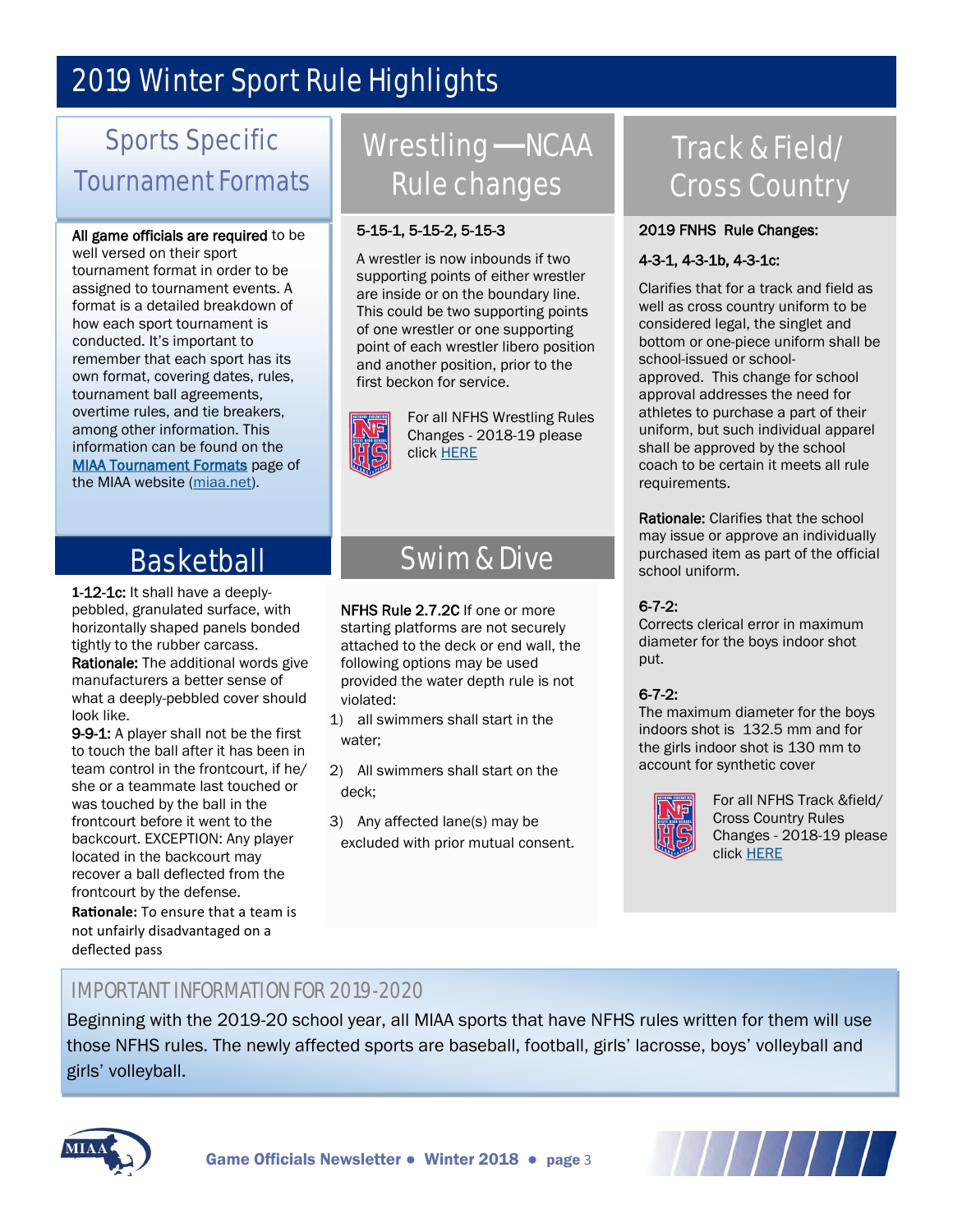## MIAA Official of the Year Award



MASSACHUSETTS INTERSCHOLASTIC **ATHLETIC ASSOCIATION** 





# *Call for nominations:* **MIAA Game Official of the Year**

*"exemplify the highest standards of sportsmanship, ethical conduct, and moral character"*

**Awards to be presented at the MIAA Official of the Year Banquet Wednesday, May 29, 2019** *MIAA Office, Franklin, MA*

**Deadline for nominations:** *Friday, March 29, 2019*

**MIAA Game Official of the Year Award:** This award seeks to recognize and honor officials who have displayed character, integrity and dignity, while displaying the highest standards of ethical conduct. Award candidates should have a record of exceptional performance, as well as a reputation, among their peers and the athletic community, for fair play, for good sportsmanship, and for the development of these attributes in our student-athletes.

**[GUIDELINES AND FORM FOR NOMINATING CANDIDATES](http://miaa.net/gen/miaa_generated_bin/documents/basic_module/officialofyearnominationform1819.pdf)**







Game Officials Newsletter • Winter 2018 • page 4

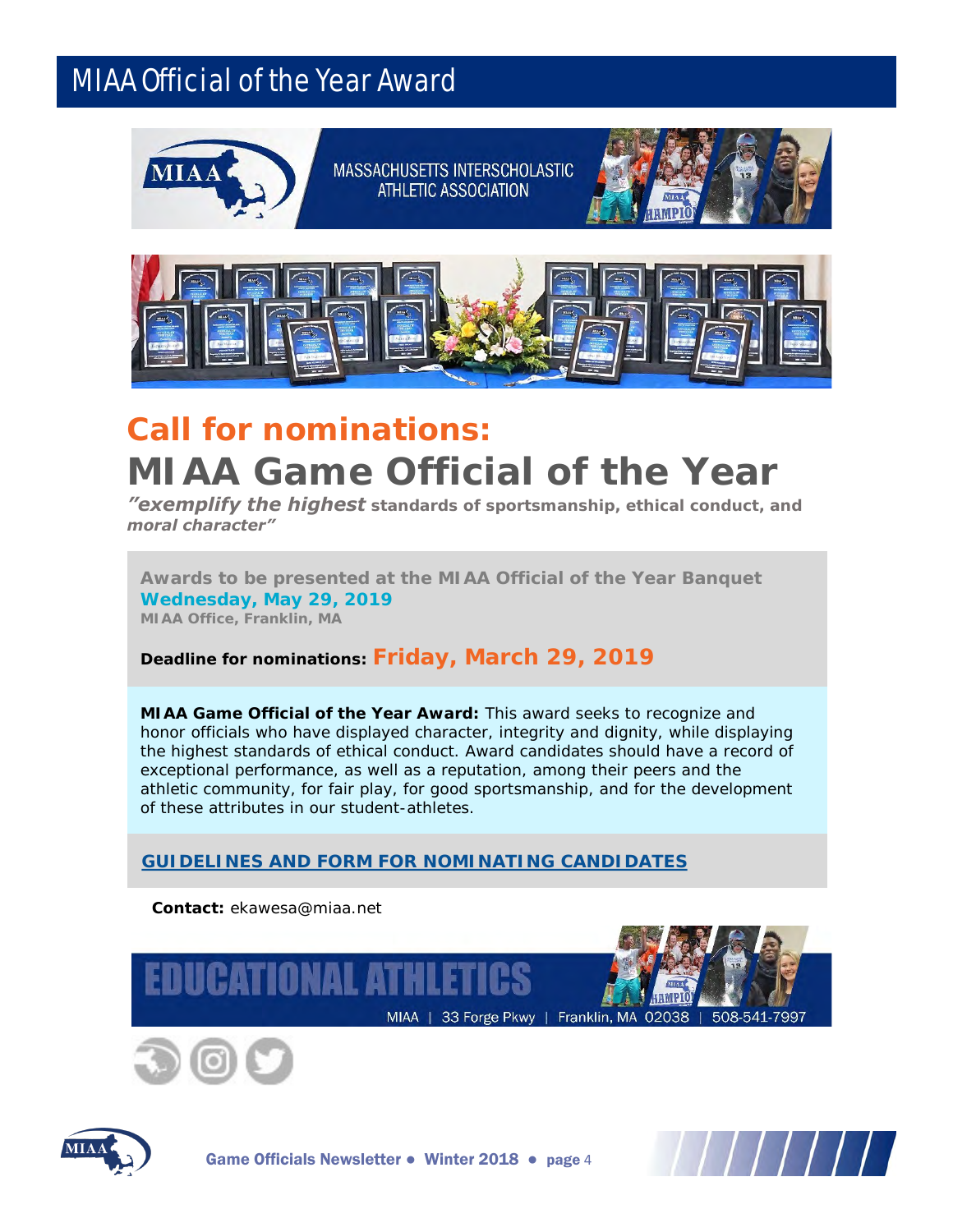## MIAA Tournament Programs Information



## **2018 MIAA FOOTBALL**

**Souvenir Programs from 2018 MIAA Football State Championships are available** 

**To purchase one or more copies please contact Paul Halloran at [phalloran@grantgroup.com](mailto:phalloran@grantgroup.com) or 781-598-8200.** 







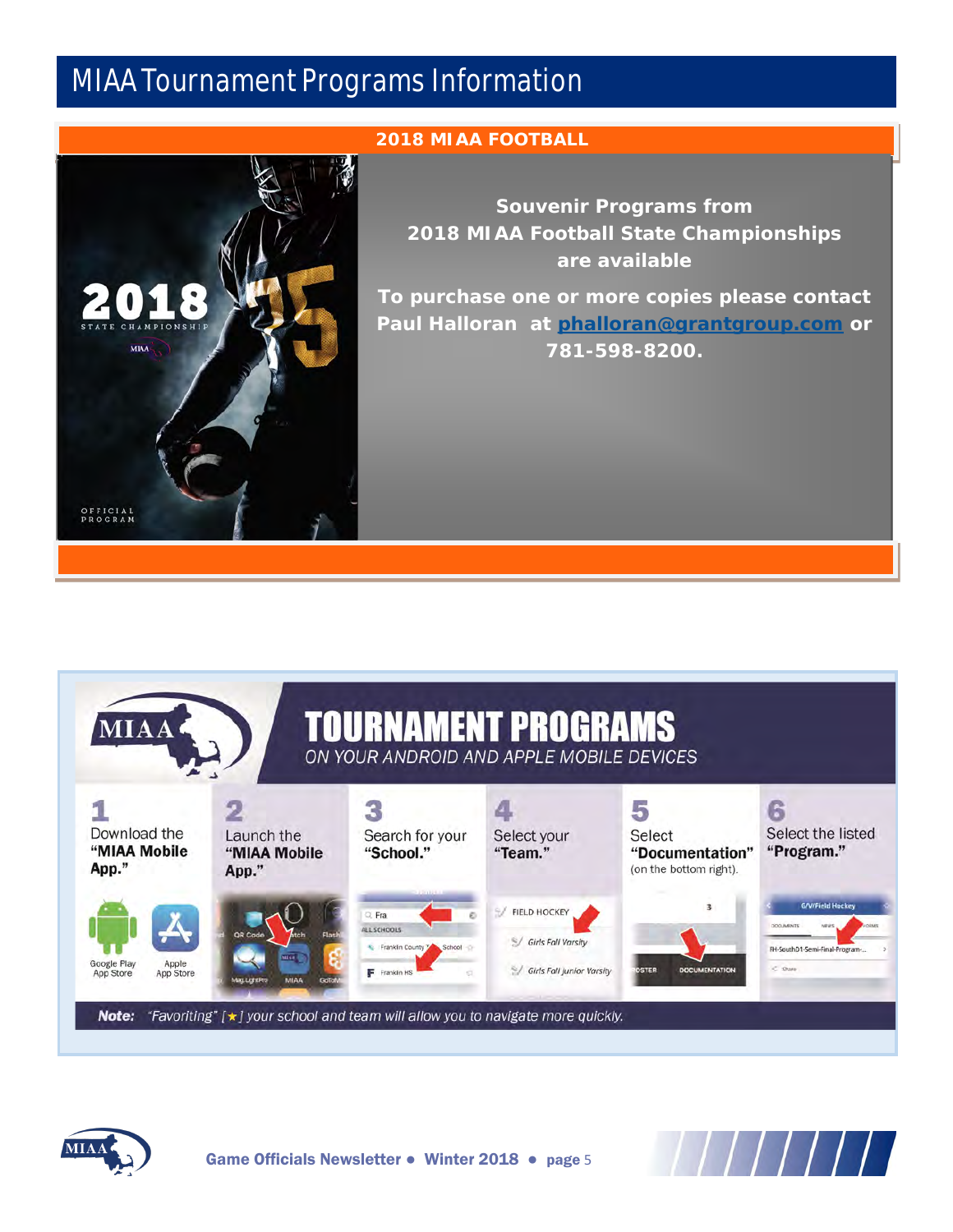## MSAA & PlayVS Launch Competitive, State-Sanctioned ESports

# **MSAA & esports Ed playvs**

Play and stay up-to-date on high school esports

HIGH SCHOOL ESPORTS LAUNCHES IN MASSACHUSETTS, OPENS NEW PATHWAY FOR STUDENTS TO GET INVOLVED

*Season Zero kicked off with League of Legends, Season One to start in February 2019* 

**Click [here](http://miaa.net/gen/miaa_generated_bin/documents/basic_module/Newsletter_MSAA_and_PlayVS_Introduce_esports__12102018.pdf) for the December 10, 2018 press release**

**Click [here f](http://mssaa.org/contentm/easy_pages/view.php?page_id=46&sid=35&menu_id=189)or more information on PlayVS** 



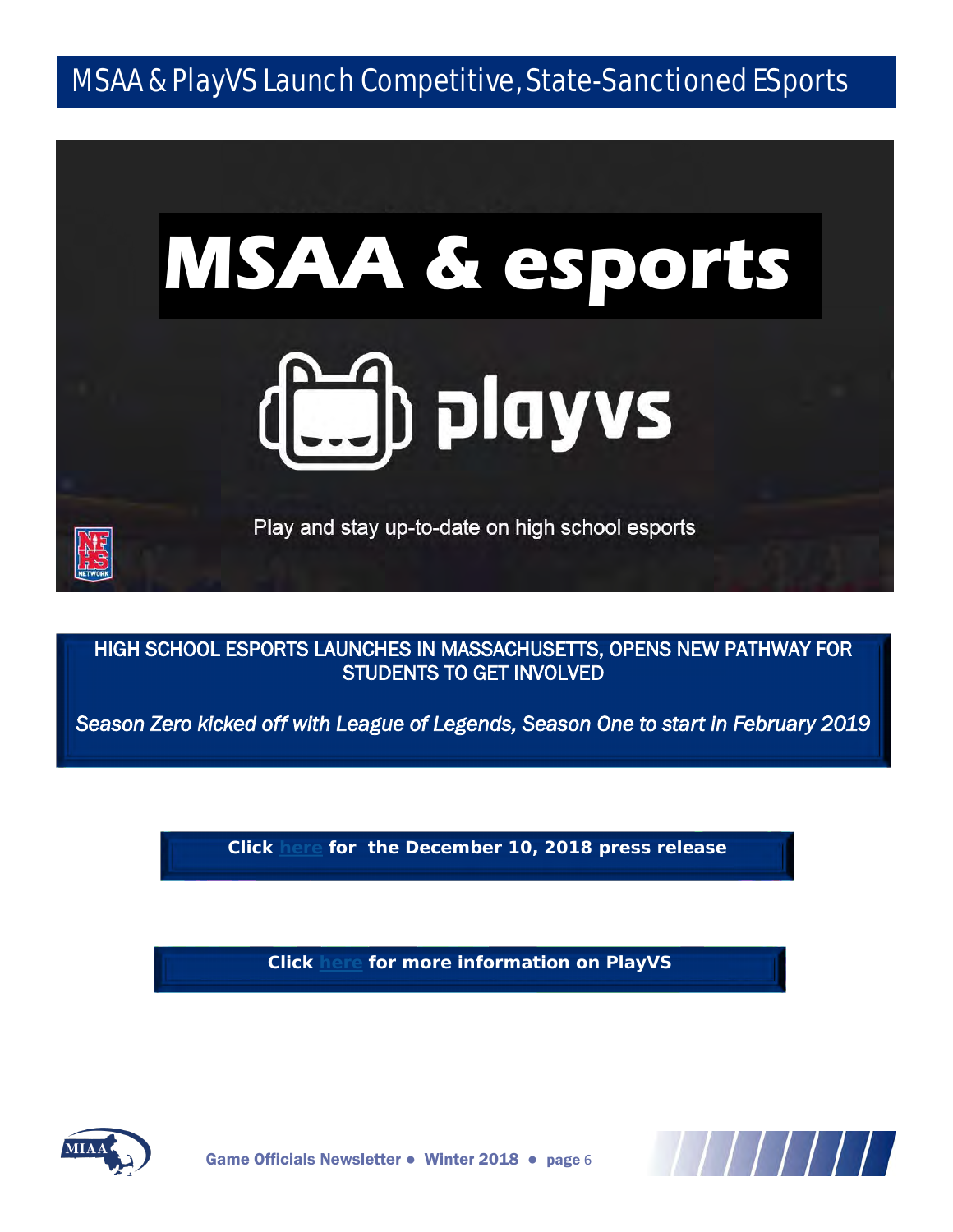# MIAA Background Check Information



*Clic[k above to view th](http://www.miaa.net/gen/miaa_generated_bin/documents/basic_module/MIAA_policy_back_check_FINAL_6115.pdf)e MIAA policy for Massachusetts High School sports officials* 

# IMPORTANT REMINDER

All officials who registered and completed the background check in year one of this process (2015-16), your background check has expired. Please be aware that when you register this year, you will be charged for another background check. Background checks are valid for three years.

# FAQ's

1. I registered and have been approved by the MIAA under one email address, but my assignor has a different email for me under their account,

thus I am not showing as approved to them. What should I do?

*Answer: You will need to contact Arbiter support, 1-800-311-4060, and ask them to link your email accounts together. The email you provided for the MIAA background check is the one that will show you as an approved official.* 

2. If my assignor uses Arbiter to assign games, how can they gain access to the list of approved officials?

*Answer: The assignor will need to contact Phil Napolitano, pnapolitano@miaa.net and provide their 6-digit arbiter account number, along with the sport and leagues they assign. They will be linked to the MIAA super group. Once linked, the eligibility column will show up in their assigning account.*



*Click on the image left to enter registration page, then follow steps below*

## NEW OFFICIALS

## *Background Check and Registration*

- 1) Click on the registration tab on the top left of the MIAA ArbiterSports page.
- 2) Select all sports for which you wish to register and click the REGISTER button.
- 3) Follow directions and complete all information and consents. A photo is not required. If you already have an Arbiter account, it will recognize your email once you type it in, then follow all directions.

## RETURNING OFFICIALS

## *Registration Only/Previously Completed Background Check*

All officials must register annually - \$10 per sport. Returning officials must confirm pre-populated information and complete all steps of the registration process *(see steps above under "New Officials")*. Please check and/or correct all contact information.

In order to finalize your registration you will need to once again consent to the background check in step 5 of the registration process, even though you have already been approved. During the final payment step you will not be charged for another background check nor will it be run again. Approved background checks are valid for three years. If you were approved during the 2015-16 school year, it was valid until June 30, 2018.





Game Officials Newsletter • Winter 2018 • page 7